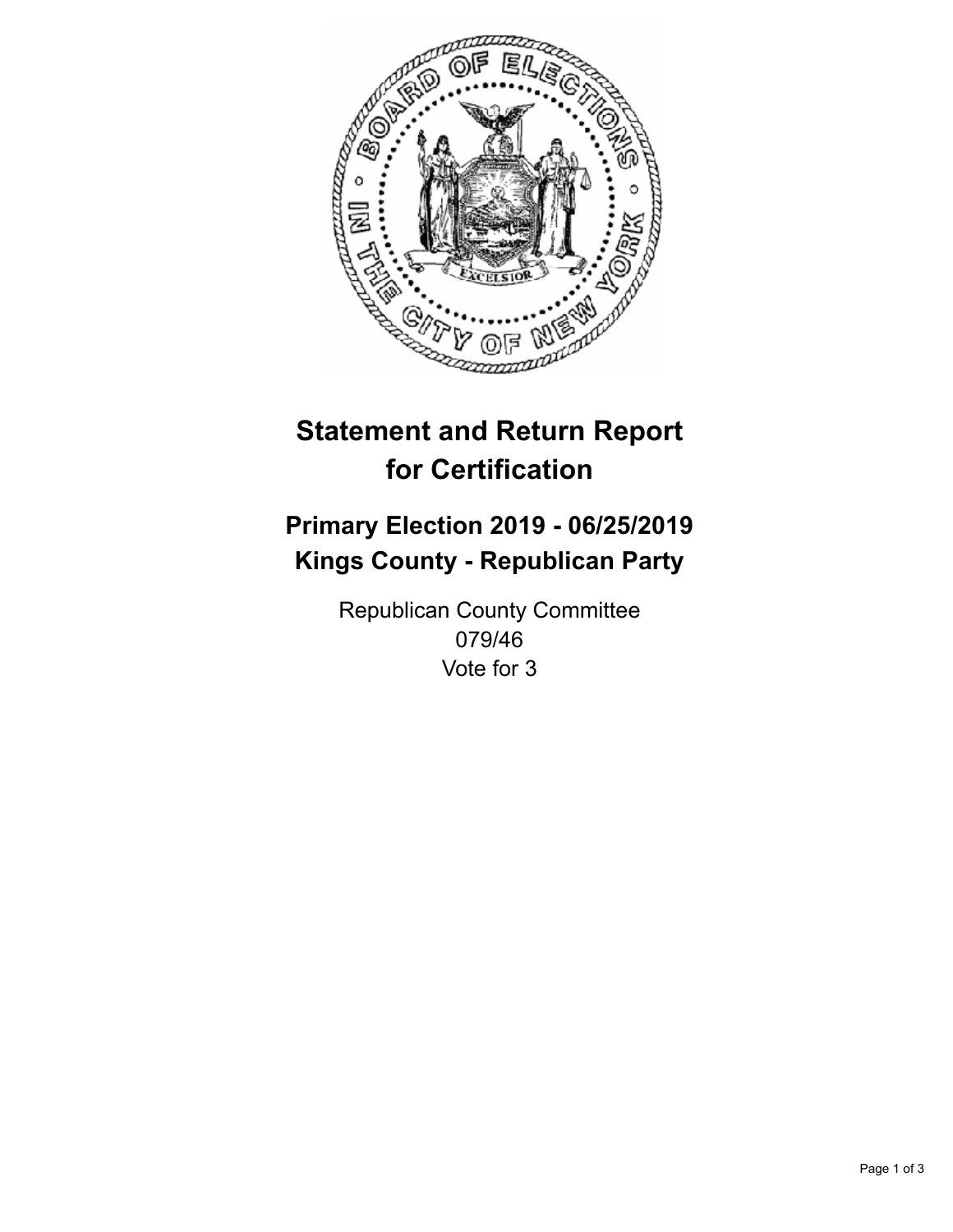

## **Assembly District 46**

| PUBLIC COUNTER                                           | 32 |
|----------------------------------------------------------|----|
| <b>MANUALLY COUNTED EMERGENCY</b>                        | 0  |
| ABSENTEE / MILITARY                                      | 3  |
| AFFIDAVIT                                                | 1  |
| <b>Total Ballots</b>                                     | 36 |
| Less - Inapplicable Federal/Special Presidential Ballots | 0  |
| <b>Total Applicable Ballots</b>                          | 36 |
| <b>DOMINICK SARTA</b>                                    | 18 |
| MARIA A. SARTA                                           | 17 |
| <b>SERENA M. MACLELLAN</b>                               | 18 |
| <b>FRANK COLASUONNO</b>                                  | 12 |
| SAVERIA VIRARDI                                          | 6  |
| <b>DIANE PORCARO</b>                                     | 8  |
| <b>Total Votes</b>                                       | 79 |
| Unrecorded                                               | 29 |